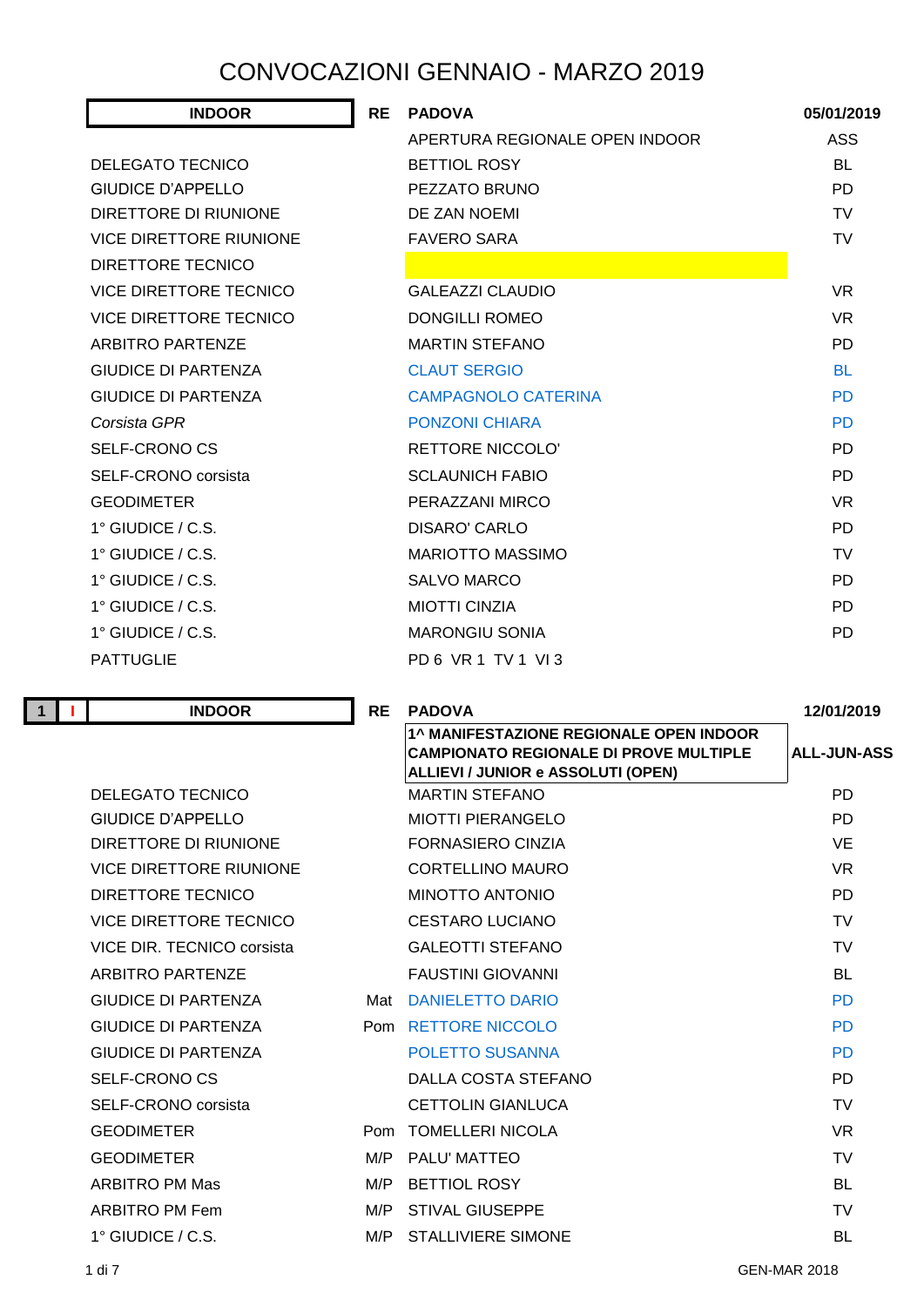| $1^\circ$ GIUDICE / C.S. |     | M/P DISARO' CARLO                | PD.       |
|--------------------------|-----|----------------------------------|-----------|
| $1^\circ$ GIUDICE / C.S. |     | M/P MOLIN MARCELLA               | TV        |
| $1^\circ$ GIUDICE / C.S. | M/P | <b>MARIOTTO MASSIMO</b>          | <b>TV</b> |
| $1^\circ$ GIUDICE / C.S. |     | Pom PONZONI CHIARA               | <b>PD</b> |
| 1° GIUDICE / C.S.        |     | Pom BARETTA RENZO                | <b>PD</b> |
| $1^\circ$ GIUDICE / C.S. |     | Pom PEZZATO BRUNO                | <b>PD</b> |
| $1^\circ$ GIUDICE / C.S. |     | Pom TONELLO PULCHERIA            | VI        |
| $1^\circ$ GIUDICE / C.S. |     | Pom SARTORI CINZIA               | <b>PD</b> |
| $1^\circ$ GIUDICE / C.S. |     | Pom NICOLETTI CHIARA             | VE.       |
| <b>PATTUGLIE M/P</b>     |     | BL 1 - PD 4 - TV 2 - VR 2 - VI 3 |           |
| PATTUGLIE pomeriggio     |     | PD 5 - VI 2 - TV 4 - VE 3        |           |

**2^ MANIFESTAZIONE REGIONALE OPEN INDOOR CAMP. REGIONALE DI PROVE MULTIPLE ALLIEVI /** 

**JUNIOR e ASSOLUTI (OPEN)** 

|  | 2 <sup>1</sup> | <b>INDOOR</b> | <b>RE</b><br>PADOVA | 13/01/2019 |
|--|----------------|---------------|---------------------|------------|
|--|----------------|---------------|---------------------|------------|

DELEGATO TECNICO RETTORE NICCOLO' PD GIUDICE D'APPELLO CESTARO LUCIANO TV DIRETTORE DI RIUNIONE FORNASIERO CINZIA VE VICE DIRETTORE RIUNIONE MIOTTI CINZIA PD DIRETTORE TECNICO MAORET ENZO BL VICE DIRETTORE TECNICO SARTORI CINZIA PD GIUDICE DI PARTENZA CAMPAGNOLO CATERINA PD GIUDICE DI PARTENZA NEGRIN GIOVANNI PD *Corsista GPR* PALU MATTEO TV *Corsista GPR* MORBIO DANIELE VE SELF-CRONO CS BRUNELLO DANIELE PD SELF-CRONO corsista CANESSA CRISTIANO TV GEODIMETER MAORET VALENTINA BL GEODIMETER MANISCALCO DANIEL TV ARBITRO PM Ass. VIANELLO ANGELITA VE ARBITRO PM All. CHIERICI EMANUELE VR 1°GIUDICE PM Mas D'ANDREA ROBERTO TV 1°GIUDICE allieve FAVERO SARA TV 1°GIUDICE allievi NANNARELLI ANTONELLA TV 1°GIUDICE allievi CETTOLIN ANNA VR 1° GIUDICE allieve DAL MOLIN EZIO TV 1° GIUDICE / C.S. BECCEGATO LUISA VE 1° GIUDICE / C.S. ALBERTINI STEFANIA VR 1° GIUDICE / C.S. pom VARINI PAOLO PD 1° GIUDICE / C.S. pom SALVO MARCO PD

PATTUGLIE M/P TV 2 - PD 5 - VI 3 - VR 2 - VE 2 - BL 2

PATTUGLIE pomeriggio RO 4

2 di 7 GEN-MAR 2018

**ALL-JUN-ASS**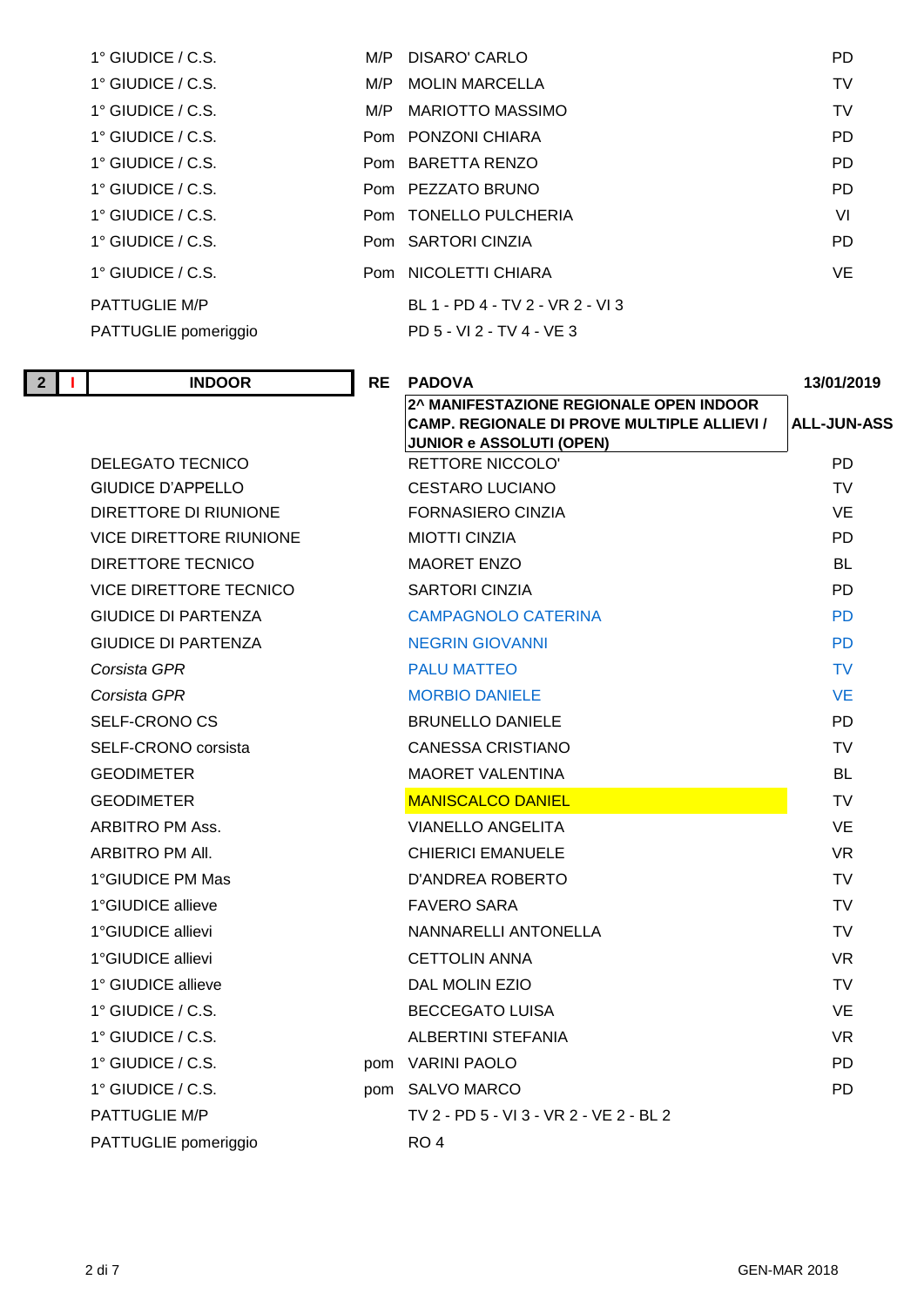|                | C.           | <b>CROSS</b>                   | <b>RE</b> | <b>GALLIERA VENETA</b>                                                               | 13/1/19            |
|----------------|--------------|--------------------------------|-----------|--------------------------------------------------------------------------------------|--------------------|
|                |              |                                |           | 8° CROSS VILLA IMPERIALE                                                             | <b>TUTTE</b>       |
|                |              |                                |           | <b>1^ PROVA CDS ASS-GIOV-MASTER</b>                                                  |                    |
|                |              | <b>B1 DELEGATO TECNICO</b>     |           | <b>MARON ENRICO</b>                                                                  | VI                 |
|                |              | <b>GIUDICE D'APPELLO</b>       |           | <b>ZACCO GIUSEPPINA</b>                                                              | <b>PD</b>          |
|                |              | <b>GIUDICE DI PARTENZA</b>     |           | Convocazione Provinciale                                                             |                    |
|                |              | 1° GIUDICE CORSE               |           | <b>NEGRIN GIOVANNI</b>                                                               | <b>PD</b>          |
|                |              |                                |           |                                                                                      |                    |
| - 5            | $\mathbf{s}$ | <b>STRADA</b>                  | <b>RE</b> | <b>CREAZZO (VI)</b>                                                                  | 13/1/19            |
|                |              |                                |           | RACE .0 (11km circa)                                                                 | <b>TUTTE</b>       |
|                |              | <b>B1 DELEGATO TECNICO</b>     |           | PIEROBON ENZO                                                                        | <b>PD</b>          |
|                |              | <b>GIUDICE D'APPELLO</b>       |           | <b>TOMASI DONATELLA</b>                                                              | VI                 |
|                |              | <b>GIUDICE DI PARTENZA</b>     |           | Convocazione Provinciale                                                             |                    |
| $5\phantom{1}$ | P            | <b>PISTA</b>                   | <b>RE</b> | <b>VICENZA</b>                                                                       | 19-20/01/19        |
| 6              |              |                                |           | <b>CAMPIONATI ITALIANI DI LANCI LUNGHI INVERNALI</b>                                 | <b>ALL-JUN-ASS</b> |
|                |              |                                |           | <b>1^ PROVA REGIONALE</b>                                                            |                    |
|                |              | <b>C2 DELEGATO TECNICO</b>     | S/D       | ALBERTINI STEFANIA                                                                   | <b>VR</b>          |
|                |              | <b>GIUDICE D'APPELLO</b>       | S/D       | <b>RIGON GIORGIO</b>                                                                 | VI                 |
|                |              | <b>DIRETTORE TECNICO</b>       | sab       | <b>TRES MARIO</b>                                                                    | VI                 |
|                |              | DIRETTORE TECNICO              | dom       |                                                                                      |                    |
|                |              | <b>VICE DIRETTORE TECNICO</b>  | dom       | <b>GALEAZZI CLAUDIO</b>                                                              | <b>VR</b>          |
|                |              | <b>GEODIMETER</b>              | sab       | <b>ROSSI GIADA</b>                                                                   | VI                 |
|                |              | <b>GEODIMETER</b>              |           | dom TOMELLERI NICOLA                                                                 | <b>VR</b>          |
|                |              | 1° GIUDICE                     | sab       | <b>MARON ENRICO</b>                                                                  | VI                 |
|                |              | 1° GIUDICE                     | dom       | <b>CHIERICI EMANUELE</b>                                                             | <b>VR</b>          |
|                |              | 1° GIUDICE                     |           | dom TONELLO PULCHERIA                                                                | VI                 |
|                |              |                                |           |                                                                                      |                    |
|                |              | <b>INDOOR</b>                  | <b>RE</b> | <b>PADOVA</b>                                                                        | 19/01/2019         |
|                |              |                                |           | 3^ MANIFESTAZIONE REGIONALE OPEN INDOOR<br>CAMPIONATI REGIONALI INDIVIDUALI ASSOLUTI | <b>ASS</b>         |
|                |              | DELEGATO TECNICO               |           | <b>DALLA COSTA STEFANO</b>                                                           | PD.                |
|                |              | <b>GIUDICE D'APPELLO</b>       |           | <b>FAUSTINI GIOVANNI</b>                                                             | BL                 |
|                |              | DIRETTORE DI RIUNIONE          |           | <b>BETTIOL ROSY</b>                                                                  | <b>BL</b>          |
|                |              | <b>VICE DIRETTORE RIUNIONE</b> |           | PONZONI CHIARA                                                                       | <b>PD</b>          |
|                |              | DIRETTORE TECNICO              |           | <b>BASSAN STEFANO</b>                                                                | PD.                |
|                |              | <b>VICE DIRETTORE TECNICO</b>  |           | <b>COSTANTINI CARLO</b>                                                              | BL                 |
|                |              | VICE DIR. TECNICO corsista     |           | <b>BROGNATI EMILIANO</b>                                                             | <b>RO</b>          |
|                |              | ARBITRO PARTENZE               |           | <b>STIVAL GIUSEPPE</b>                                                               | <b>TV</b>          |
|                |              | <b>GIUDICE DI PARTENZA</b>     |           | <b>RETTORE NICCOLO</b>                                                               | <b>PD</b>          |
|                |              | <b>GIUDICE DI PARTENZA</b>     |           | <b>CANESSA CRISTIANO</b>                                                             | <b>TV</b>          |
|                |              | <b>SELF-CRONO CS</b>           |           | <b>AGOSTINI SILVIA</b>                                                               | <b>PD</b>          |
|                |              | SELF-CRONO                     |           | <b>SCLAUNICH FABIO</b>                                                               | <b>PD</b>          |

GIUDICE CAPO MARCIA BALEANI MARA BALEANI MARA BL GIUDICE MARCIA STIVAL GIUSEPPE TV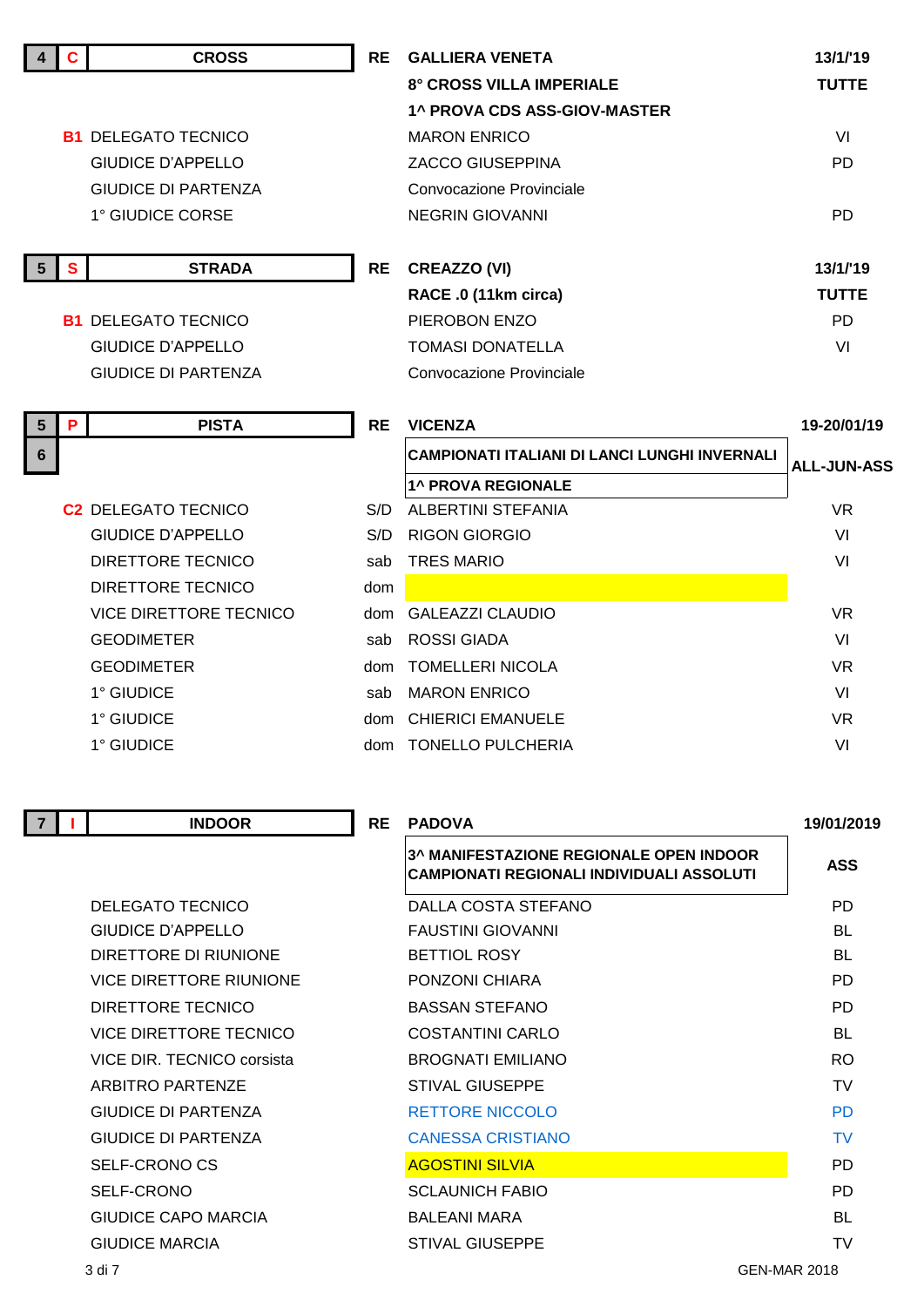| DISARO' CARLO                           | PD. |
|-----------------------------------------|-----|
| <b>TONELLO PULCHERIA</b>                | VI  |
| <b>ARBOIT NIVES</b>                     | BL  |
| CORTELLINO MAURO                        | VR. |
| PERAZZANI MIRCO                         | VR. |
| <b>CORTELLINO MAURO</b>                 | VR. |
| <b>ARBOIT NIVES</b>                     | BL  |
| <b>MIOTTI PIERANGELO</b>                | PD. |
| TONELLO PULCHERIA                       | VI  |
| SPANEVELLO PAOLO                        | VI  |
| <b>BORTOT FERRUCCIO</b>                 | BL  |
| DISARO' CARLO                           | PD. |
| <b>ZERBETTO LUIGI</b>                   | PD. |
| RO 3 - BL 3 - TV 3 - PD 3 - VR 2 - VE 3 |     |
|                                         |     |

| 8 | <b>INDOOR</b> | <b>PADOVA</b><br><b>RE</b> | 20/01/2019 |
|---|---------------|----------------------------|------------|
|   |               |                            |            |

| 4^ MANIFESTAZIONE REGIONALE OPEN INDOOR<br><b>CAMPIONATI REGIONALI INDIVIDUALI ASSOLUTI</b> | <b>ASS</b> |
|---------------------------------------------------------------------------------------------|------------|
| DALLA COSTA STEFANO                                                                         | PD.        |
| LAMPARELLI CAMILLO                                                                          | PD.        |
| <b>BETTIOL ROSY</b>                                                                         | BL         |
| FORNASIERO CINZIA                                                                           | VE.        |
| <b>CORRADINI PAOLO</b>                                                                      | VR.        |
| <b>DONGILLI ROMEO</b>                                                                       | <b>VR</b>  |
| <b>VIANELLO ANGELITA</b>                                                                    | <b>VE</b>  |
| <b>CAMPAGNOLO CATERINA</b>                                                                  | <b>PD</b>  |
| <b>DANIELETTO DARIO</b>                                                                     | <b>PD</b>  |
| <b>PONZONI CHIARA</b>                                                                       | <b>PD</b>  |
| <b>MARTIN STEFANO</b>                                                                       | PD.        |
| ANTONELLO LEONARDO                                                                          | VE.        |
| <b>CEOTTO ELISA</b>                                                                         | TV         |
| <b>MANISCALCO DANIEL</b>                                                                    | <b>TV</b>  |
| <b>BARETTA RENZO</b>                                                                        | PD.        |
| <b>SARTORI CINZIA</b>                                                                       | PD.        |
| <b>CANESSA CRISTIANO</b>                                                                    | <b>TV</b>  |
| DE LORENZO LARA                                                                             | BL.        |
| PEZZATO BRUNO                                                                               | PD.        |
| NANNARELLI ANTONELLA                                                                        | <b>TV</b>  |
| BL 2 - PD 5 - TV4 - VE 4                                                                    |            |
|                                                                                             |            |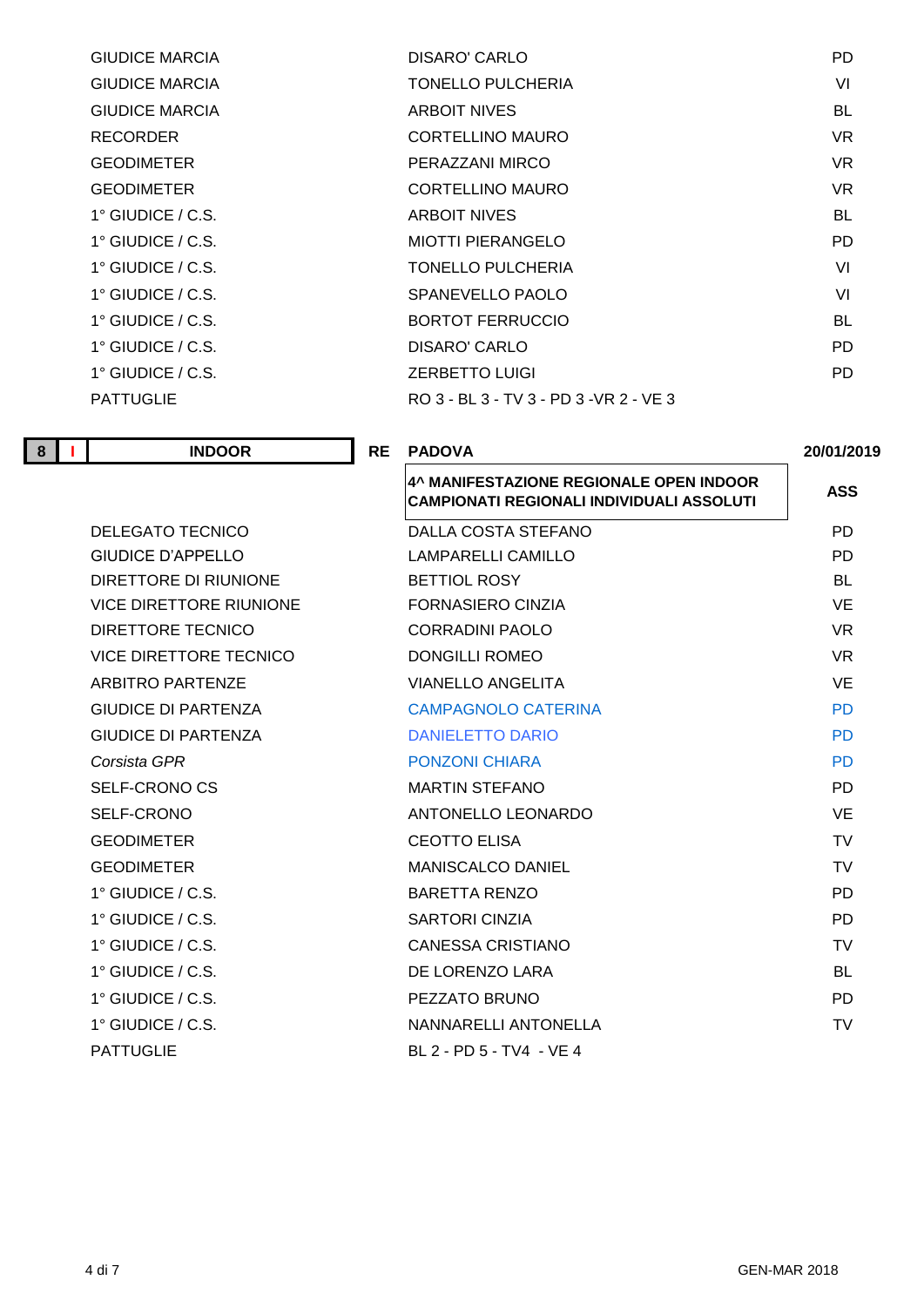| 9 | <b>INDOOR</b>                     | <b>RE</b> | <b>PADOVA</b>                                                                                    | 26/01/2019 |
|---|-----------------------------------|-----------|--------------------------------------------------------------------------------------------------|------------|
|   |                                   |           | <b>CAMP.TI ITALIANI IND. DI PROVE MULTIPLE INDOOR</b><br>5^ MANIFESTAZIONE REGIONALE OPEN INDOOR | <b>ASS</b> |
|   | <b>DELEGATO TECNICO</b>           |           | RAIMONDO CATERINA                                                                                | <b>EMR</b> |
|   | <b>GIUDICE D'APPELLO</b>          |           | <b>INZOLI SERGIO</b>                                                                             | <b>LOM</b> |
|   | DIRETTORE DI RIUNIONE Reg.        |           | <b>VIANELLO ANGELITA</b>                                                                         | <b>VE</b>  |
|   | DIRETTORE DI RIUNIONE             |           | <b>BOSCACCI PAOLA</b>                                                                            | <b>LOM</b> |
|   | <b>VICE DIRETTORE DI RIUNIONE</b> |           | <b>FAVERO SARA</b>                                                                               | <b>TV</b>  |
|   | CAPO SERVIZIO TIC                 |           | NICOLETTI CHIARA                                                                                 | <b>VE</b>  |
|   | DIRETTORE TECNICO                 |           | <b>MAININI CHRISTIAN</b>                                                                         | <b>EMR</b> |
|   | VICE DIRETTORE TECNICO            |           | <b>MINOTTO GALDINO</b>                                                                           | VE         |
|   | <b>GIUDICE DI PARTENZA</b>        |           | <b>CLAUT SERGIO</b>                                                                              | <b>VEN</b> |
|   | <b>GIUDICE DI PARTENZA</b>        |           | <b>RUZZENENTI MAURIZIO</b>                                                                       | <b>VR</b>  |
|   | SELF-CRONO CS                     |           | <b>MARTIN STEFANO</b>                                                                            | <b>PD</b>  |
|   | SELF-CRONO                        |           | <b>MANISCALCO DANIEL</b>                                                                         | <b>TV</b>  |
|   | <b>GEODIMETER</b>                 |           | PONZONI CHIARA                                                                                   | <b>PD</b>  |
|   | <b>GEODIMETER</b>                 |           | MINOTTO ANTONIO                                                                                  | <b>PD</b>  |
|   | ARBITRO ALLE PARTENZE             |           | <b>FAUSTINI GIOVANNI</b>                                                                         | BL         |
|   | <b>ARBITRO PM</b>                 |           | <b>GARUTI FRANCESCO</b>                                                                          | <b>EMR</b> |
|   | <b>ARBITRO PM</b>                 |           | <b>BETTIOL ROSY</b>                                                                              | <b>VEN</b> |
|   | $1^\circ$ GIUDICE / C.S.          | PM.       | DISARO' CARLO                                                                                    | <b>PD</b>  |
|   | $1^\circ$ GIUDICE / C.S.          | PM.       | <b>FORNASIERO CINZIA</b>                                                                         | <b>VE</b>  |
|   | $1^\circ$ GIUDICE / C.S.          | <b>PM</b> | <b>MARON ENRICO</b>                                                                              | VI         |
|   | $1^\circ$ GIUDICE / C.S.          | PM.       | <b>MOLIN MARCELLA</b>                                                                            | <b>TV</b>  |
|   | 1° GIUDICE / C.S. Corse           |           | <b>MARIOTTO MASSIMO</b>                                                                          | <b>TV</b>  |
|   | 1° GIUDICE / C.S. Controlli       |           | <b>SALVO MARCO</b>                                                                               | PD         |
|   | 1° GIUDICE / C.S. Asta            |           | <b>TOMASI DONATELLA</b>                                                                          | VI         |
|   | 1° GIUDICE / C.S. Lungo           |           | SPANEVELLO PAOLO                                                                                 | VI         |
|   | 1° GIUDICE / C.S. Call Room       |           | DE ZAN NOEMI                                                                                     | <b>TV</b>  |
|   | <b>PATTUGLIE</b>                  |           | BL 3 - TV 4 - PD 5 - VI 1                                                                        |            |
|   | PATTUGLIE pomeriggio              |           | VE 3 - VR 2 - PD 4 - TV 3                                                                        |            |

**10 I INDOOR RE PADOVA 27/1/'19**

DELEGATO TECNICO Reg. BI GIUDICE D'APPELLO IN DIRETTORE DI RIUNIONE BOSCACCI PARTICIPATIONE DIRETTORE DI RIUNIONE Reg. CARRE VICE DIRETTORE DI RIUNIONE CI CAPO SERVIZIO TIC **MACCAPO SERVIZIO TIC** DIRETTORE TECNICO MAININI CHARGE VICE DIRETTORE TECNICO BASSANTE CONSTRUCTION CONTACT STEP AND THE BASIC STEPANO POINT OF BASIC STEPANO POINT O GIUDICE DI PARTENZA CI GIUDICE DI PARTENZA RUZZENENTI MANURIZIO VALIMENTI MANURIZIO VALIMENTI MANURIZIO VALIMENTI MANURIZIO VALIMENTI SELF-CRONO CS
BELF-CRONO CS
RETTORE NICCOLO

| CAMP.TI ITALIANI IND. DI PROVE MULTIPLE INDOOR<br>6^ MANIFESTAZIONE REGIONALE OPEN INDOOR | ASS        |
|-------------------------------------------------------------------------------------------|------------|
| <b>BRUNELLO DANIELE</b>                                                                   | PD         |
| <b>INZOLI SERGIO</b>                                                                      | <b>LOM</b> |
| <b>BOSCACCI PAOLA</b>                                                                     | LOM        |
| CARRER EMANUELA                                                                           | <b>TV</b>  |
| <b>CETTOLIN ANNA</b>                                                                      | VR.        |
| MAORET VALENTINA                                                                          | <b>BL</b>  |
| MAININI CHRISTIAN                                                                         | EMR        |
| BASSAN STEFANO                                                                            | PD         |
| <b>CLAUT SERGIO</b>                                                                       | <b>VEN</b> |
| <b>RUZZENENTI MAURIZIO</b>                                                                | <b>VR</b>  |
| <b>RETTORE NICCOLO'</b>                                                                   | PD         |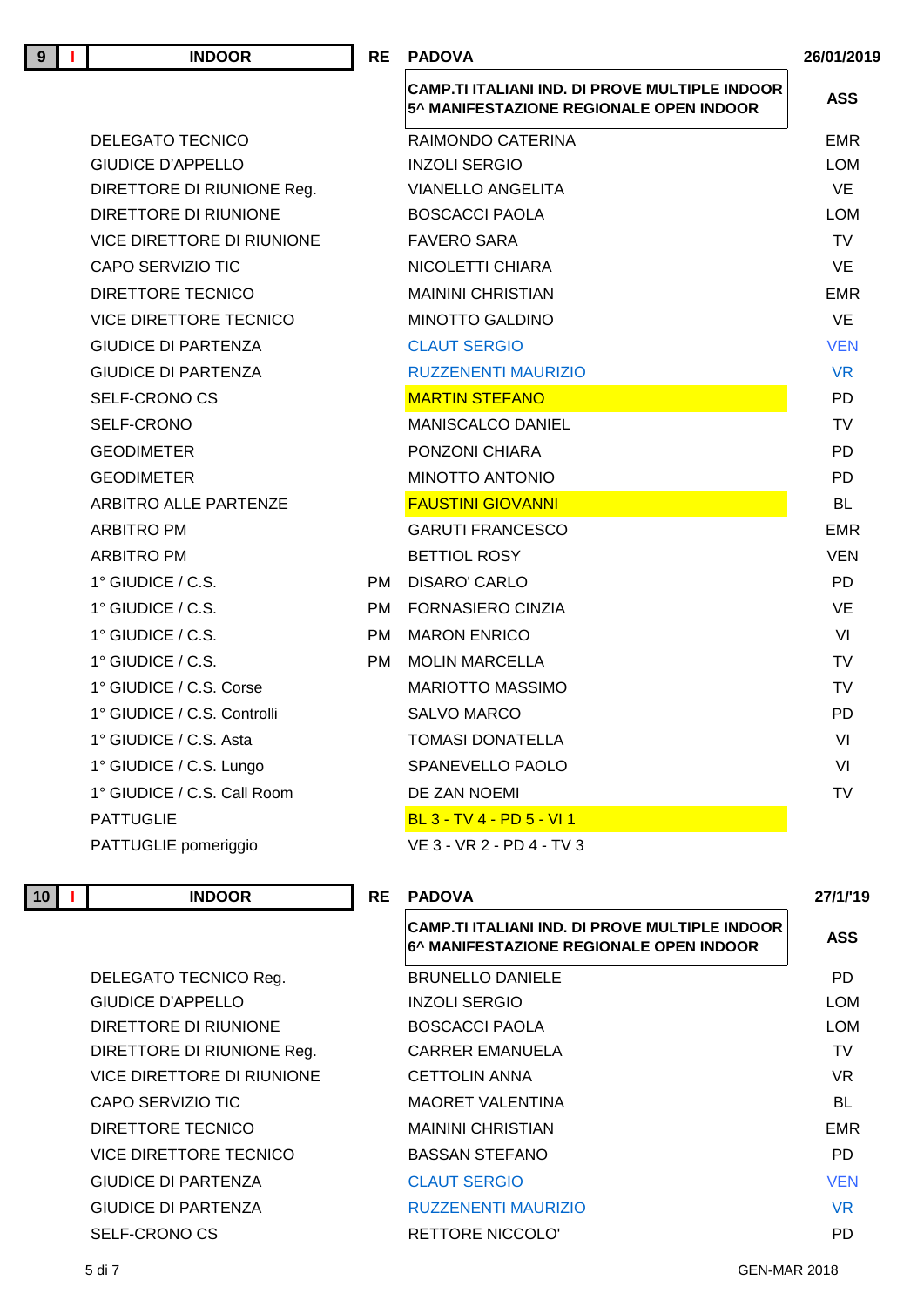|    |          | SELF-CRONO                    |           | <b>OLIOSI GIORGIO</b>                | <b>VR</b>        |
|----|----------|-------------------------------|-----------|--------------------------------------|------------------|
|    |          | <b>ARBITRO PM</b>             |           | <b>GARUTI FRANCESCO</b>              | <b>EMR</b>       |
|    |          | <b>ARBITRO PM</b>             |           | <b>BETTIOL ROSY</b>                  | <b>VEN</b>       |
|    |          | <b>GEODIMETER</b>             |           | POLETTO SUSANNA                      | <b>PD</b>        |
|    |          | <b>GEODIMETER</b>             |           | <b>CEOTTO ELISA</b>                  | <b>TV</b>        |
|    |          | $1^\circ$ GIUDICE / C.S.      | PM.       | <b>CORTELLINO MAURO</b>              | <b>VR</b>        |
|    |          | 1° GIUDICE / C.S.             | <b>PM</b> | <b>D'ANDREA ROBERTO</b>              | <b>TV</b>        |
|    |          | 1° GIUDICE / C.S.             | PM        | <b>STALLIVIERE SIMONE</b>            | <b>BL</b>        |
|    |          | 1° GIUDICE / C.S.             | PM        | <b>VENEZIAN GIUSEPPE</b>             | VI               |
|    |          | 1° GIUDICE / C.S. - Corse     |           | PALU' MATTEO                         | <b>TV</b>        |
|    |          | 1° GIUDICE / C.S. - Controlli |           | <b>MIOTTI PIERANGELO</b>             | <b>PD</b>        |
|    |          | 1° GIUDICE / C.S. - Triplo    |           | <b>ARBOIT NIVES</b>                  | <b>BL</b>        |
|    |          | 1° GIUDICE / C.S. - Call Room |           | <b>MIOTTI CINZIA</b>                 | <b>PD</b>        |
|    |          | <b>PATTUGLIE</b>              |           | BL 3 - VE 2 - PD 5 - VI 4            |                  |
|    |          | PATTUGLIE pomeriggio          |           | PD 5 - TV 4                          |                  |
|    |          |                               |           |                                      |                  |
| 11 | <b>C</b> | <b>CROSS</b>                  | <b>RE</b> | <b>VITTORIO VENETO (TV)</b>          | 27/1/19          |
|    |          |                               |           | <b>34° CROSS DELLA VITTORIA</b>      | <b>TUTTE</b>     |
|    |          |                               |           | 2^ PROVA CDS ASS-GIOV-MASTER         |                  |
|    |          |                               |           | 1^ Prova CdS Nazionale di Cross      |                  |
|    |          | <b>B1 DELEGATO TECNICO</b>    |           | DAL MOLIN PIERO                      | BL               |
|    |          | <b>GIUDICE D'APPELLO</b>      |           | <b>STIVAL GIUSEPPE</b>               | <b>TV</b>        |
|    |          | <b>GIUDICE DI PARTENZA</b>    |           | <b>FELTRIN ROMANO</b>                | TV               |
|    |          | 1° GIUDICE CORSE              |           | <b>FAUSTINI GIOVANNI</b>             | BL               |
| 27 | Τ        | <b>TRAIL</b>                  | <b>RE</b> | <b>VICENZA</b>                       | 16/3/'19         |
|    |          |                               |           | ULTRABERICUS TRAIL INTEGRALE         |                  |
|    |          | <b>GIUDICE D'APPELLO</b>      |           | <b>CORRADINI PAOLO</b>               | <b>VR</b>        |
|    |          | <b>GIUDICE D'APPELLO</b>      |           | <b>FELTRIN ROMANO</b>                | <b>TV</b>        |
|    |          | <b>GIUDICE D'APPELLO</b>      |           | DAL MOLIN EZIO                       | <b>TV</b>        |
|    |          | <b>GIUDICE DI PARTENZA</b>    |           | Convocazione Provinciale             |                  |
|    |          |                               |           |                                      |                  |
| 28 |          | <b>INDOOR</b>                 | <b>RE</b> | <b>VERONA</b>                        | 17/3/'19         |
|    |          |                               |           | TROFEO DELLE PROVINCIE VENETE INDOOR | <b>RAG</b>       |
|    |          | <b>DELEGATO TECNICO</b>       |           | <b>CETTOLIN ANNA</b>                 | <b>VR</b>        |
|    |          | <b>GIUDICE D'APPELLO</b>      |           |                                      |                  |
|    |          | DIRETTORE DI RIUNIONE         |           | <b>CHIERICI EMANUELE</b>             | <b>VR</b>        |
| 29 | A        | <b>STRADA</b>                 | B         | <b>VITTORIO VENETO (TV)</b>          | 17/3/'19         |
|    |          |                               |           | 6° MARATONINA DELLA VITTORIA         | <b>ASS - MAS</b> |
|    |          | N DELEGATO TECNICO            |           | <b>NEGRIN GIOVANNI</b>               | <b>PD</b>        |
|    |          | <b>GIUDICE D'APPELLO</b>      |           | <b>MAORET ENZO</b>                   | BL               |
|    |          | <b>GIUDICE DI PARTENZA</b>    |           | <b>Convocazione Provinciale</b>      |                  |
|    |          | MISURATORE DI PERCORSO        |           | DAL MOLIN EZIO                       | TV               |
|    |          |                               |           |                                      |                  |
|    |          |                               |           |                                      |                  |